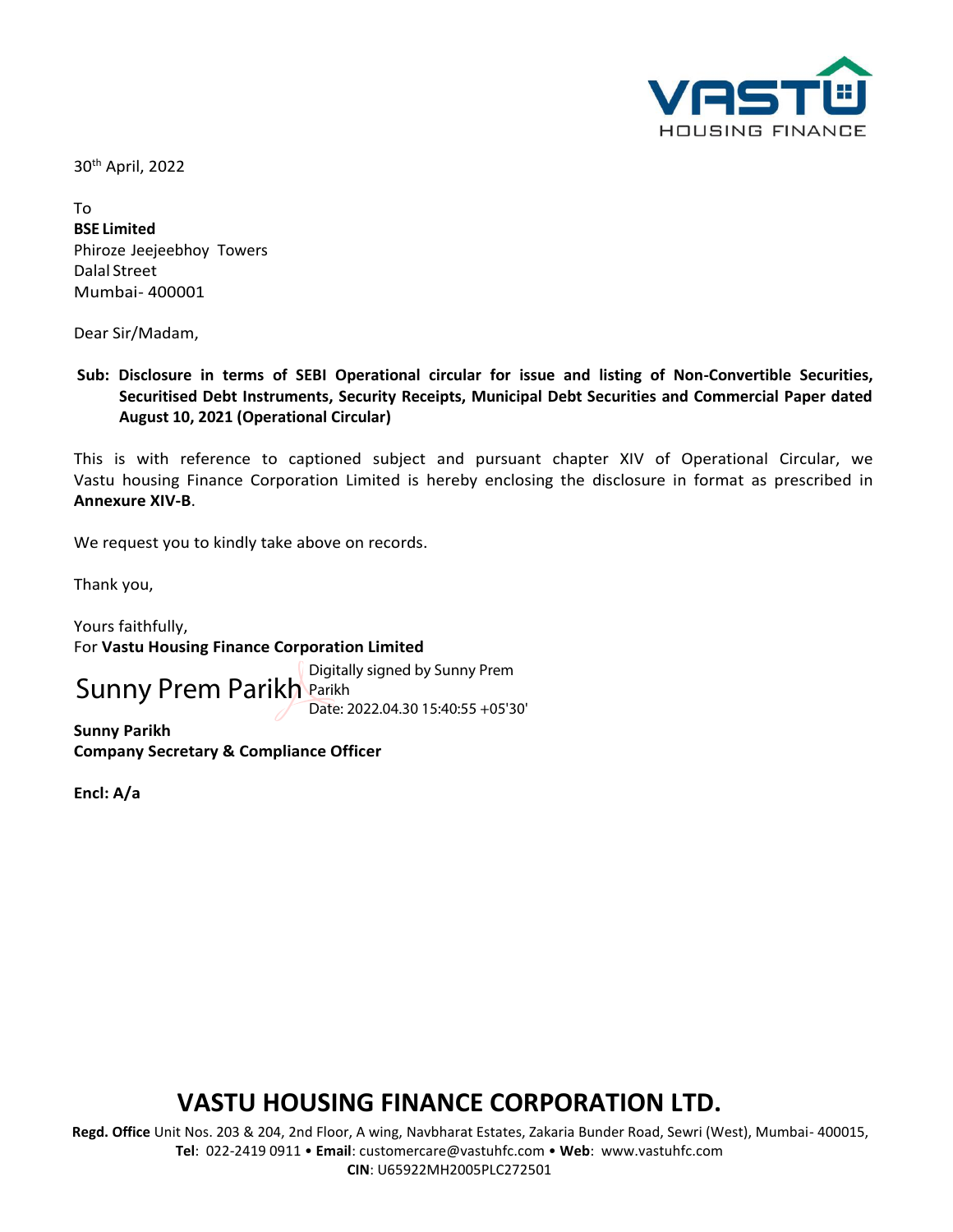

#### **Annexure XIV-B**

#### **1. Listing details:**

| Sr.No         | <b>ISIN</b>  | <b>Allotment</b><br>date | <b>Listing date</b> | Listing quantity | First Issue/<br>further issue | <b>Exchange</b> |
|---------------|--------------|--------------------------|---------------------|------------------|-------------------------------|-----------------|
| 1             | INE459T07199 | 30-09-2020               | 06-10-2020          | 250              |                               |                 |
| $\mathcal{P}$ | INE459T07181 | 18-09-2020               | 23-09-2020          | 500              |                               |                 |
| 3             | INE459T07173 | 05-08-2020               | 14-08-2020          | 250              |                               |                 |
| 4             | INE459T07157 | 24-07-2020               | 29-07-2020          | 500              |                               |                 |
| 5             | INE459T07140 | 26-06-2020               | 02-07-2020          | 250              |                               |                 |
| 6             | INE459T07132 | 24-06-2020               | 30-06-2020          | 500              | First Issue                   | <b>BSE</b>      |
| 7             | INE459T07124 | 18-06-2020               | 23-06-2020          | 400              |                               | Limited         |
| 8             | INE459T07116 | 16-06-2020               | 22-06-2020          | 50               |                               |                 |
| 9             | INE459T07108 | 05-06-2020               | 16-06-2020          | 100              |                               |                 |
| 10            | INE459T07033 | 28-03-2018               | 12-04-2018          | 500              |                               |                 |

#### **2. A hyperlink of 'Listing Notification by stock exchange' [final approval] hyperlink (downloadable):**

| Sr.No | <b>ISIN</b>  | Link                                                                        |
|-------|--------------|-----------------------------------------------------------------------------|
|       | INE459T07199 | Listing of new debt securities of Vastu Housing Finance Corporation Limited |
|       | INE459T07181 | Listing of new debt securities of Vastu Housing Finance Corporation Limited |
| 3     | INE459T07173 | Listing of new debt securities of Vastu Housing Finance Corporation Limited |
| 4     | INE459T07157 | Listing of new debt securities of Vastu Housing Finance Corporation Limited |
| 5     | INE459T07140 | Listing of new debt securities of Vastu Housing Finance Corporation Limited |
| 6     | INE459T07132 | Listing of new debt securities of Vastu Housing Finance Corporation Limited |
|       | INE459T07124 | Listing of new debt securities of Vastu Housing Finance Corporation Limited |
| 8     | INE459T07116 | Listing of new debt securities of Vastu Housing Finance Corporation Limited |
| 9     | INE459T07108 | Listing of new debt securities of Vastu Housing Finance Corporation Limited |
| 10    | INE459T07033 | Listing of new debt securities of Vastu Housing Finance Corporation Limited |

#### **3. Details of record date:**

The details of the record date fixed by the Company during the financial year 2021-22 towards payment of interest and/or redemption amount on non-convertible debentures has already been intimated under Regulation 60 of SEBI (Listing Obligations and Disclosure Requirements) Regulations, 2015 (SEBI LODR).

### **VASTU HOUSING FINANCE CORPORATION LTD.**

 **Regd. Office** Unit Nos. 203 & 204, 2nd Floor, A wing, Navbharat Estates, Zakaria Bunder Road, Sewri (West), Mumbai- 400015, **Tel**: 022-2419 0911 • **Email**: [customercare@vastuhfc.com](mailto:customercare@vastuhfc.com) • **Web**: [www.vastuhfc.com](http://www.vastuhfc.com/)

**CIN**: U65922MH2005PLC272501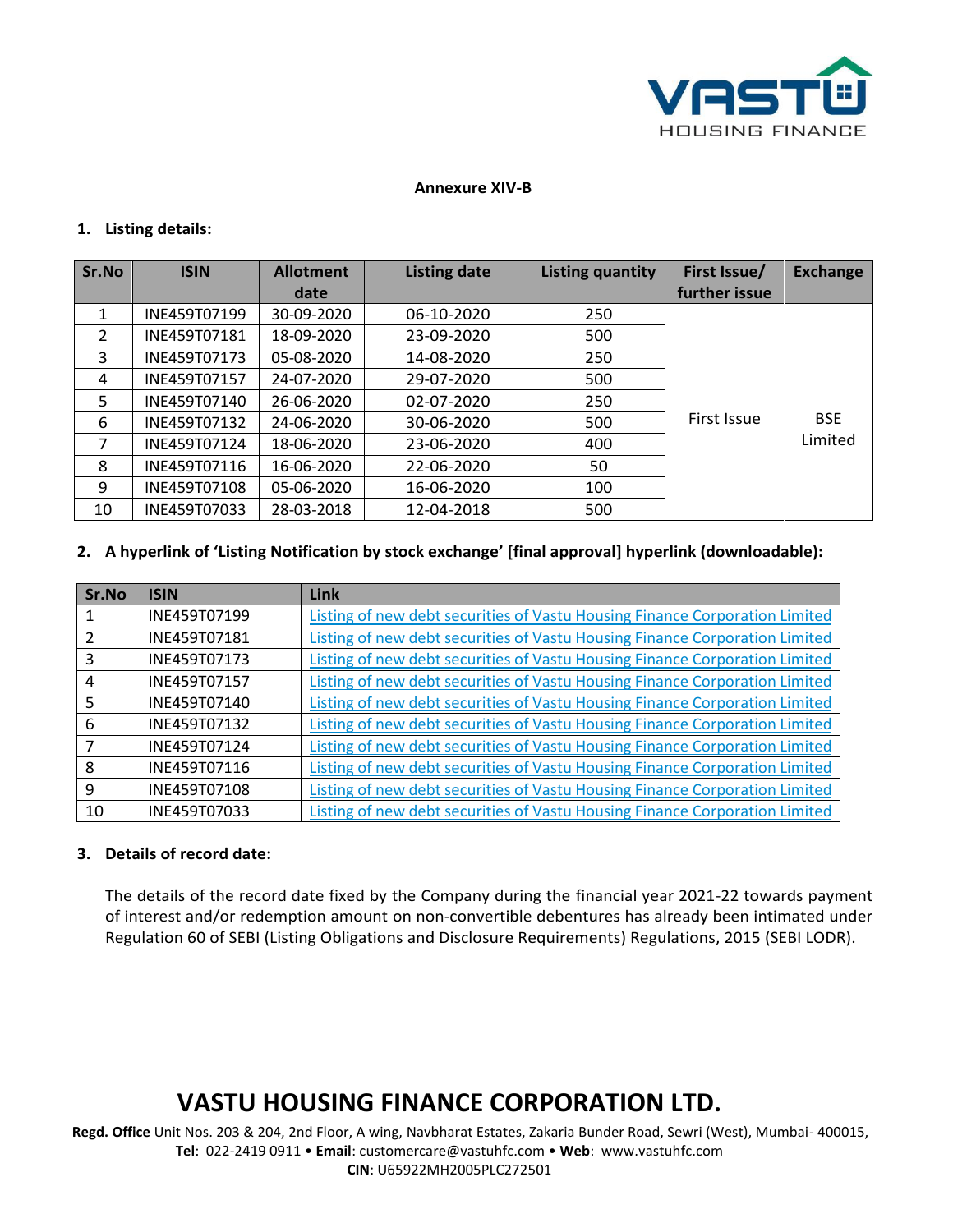

#### **4. Details of Credit Rating:**

### **a) Current Rating Details:**

| <b>ISIN</b>  | Name of<br><b>CRA</b> | <b>Credit</b><br><b>Rating</b> | <b>Outlook</b> | <b>Rating</b><br>action<br>(new,<br>upgrade,<br>downgrade,<br>reaffirm) | Date of<br><b>Credit</b><br>Rating | <b>Verification</b><br>status of<br><b>CRAs</b><br>(verified/not<br>verified) | Date of<br>verification |
|--------------|-----------------------|--------------------------------|----------------|-------------------------------------------------------------------------|------------------------------------|-------------------------------------------------------------------------------|-------------------------|
| INE459T07199 | <b>Brickwork</b>      |                                |                |                                                                         |                                    |                                                                               |                         |
| INE459T07181 | Ratings               | <b>BWR</b>                     |                |                                                                         |                                    |                                                                               |                         |
| INE459T07173 | India                 | $A+ /$                         | Stable         | Reaffirm                                                                | 02/06/2022                         | Verified                                                                      | 02/06/2022              |
| INE459T07033 | Private               | <b>Stable</b>                  |                |                                                                         |                                    |                                                                               |                         |
| INE459T07140 | Limited               |                                |                |                                                                         |                                    |                                                                               |                         |
| INE459T07157 |                       |                                |                |                                                                         |                                    |                                                                               |                         |
| INE459T07132 | <b>CRISIL</b>         | <b>CRISIL</b>                  |                |                                                                         |                                    |                                                                               |                         |
| INE459T07124 | Ratings               | $A+/-$                         | Stable         | Upgrade                                                                 | 31/12/2021                         | Verified                                                                      | 31/12/2021              |
| INE459T07116 | Limited               | <b>Stable</b>                  |                |                                                                         |                                    |                                                                               |                         |
| INE459T07108 |                       |                                |                |                                                                         |                                    |                                                                               |                         |

### **b) Earlier Rating Details:**

| <b>ISIN</b>  | <b>Name</b><br>of CRA | <b>Credit</b><br><b>Rating</b> | <b>Outlook</b> | <b>Rating</b><br>action<br>(new,<br>upgrade,<br>downgrade,<br>reaffirm) | Date of<br><b>Credit</b><br><b>Rating</b> | <b>Verification</b><br>status of CRAs<br>(verified/not<br>verified) | Date of<br>verification |
|--------------|-----------------------|--------------------------------|----------------|-------------------------------------------------------------------------|-------------------------------------------|---------------------------------------------------------------------|-------------------------|
| INE459T07157 |                       |                                |                |                                                                         |                                           |                                                                     |                         |
| INE459T07132 | <b>CRISIL</b>         | <b>CRISIL</b>                  |                |                                                                         |                                           |                                                                     |                         |
| INE459T07124 | Ratings               | A/                             | Stable         | Reaffirm                                                                | 31/05/2021                                | Verified                                                            | 31/05/2021              |
| INE459T07116 | Limited               | Stable                         |                |                                                                         |                                           |                                                                     |                         |
| INE459T07108 |                       |                                |                |                                                                         |                                           |                                                                     |                         |

### **5. Payment Status:**

The details of payment status of payment of interest and/or redemption amount on non-convertible debentures during the financial year 2021-22 has already been intimated under Regulation 57(1) of SEBI SEBI LODR.

# **VASTU HOUSING FINANCE CORPORATION LTD.**

 **Regd. Office** Unit Nos. 203 & 204, 2nd Floor, A wing, Navbharat Estates, Zakaria Bunder Road, Sewri (West), Mumbai- 400015, **Tel**: 022-2419 0911 • **Email**: [customercare@vastuhfc.com](mailto:customercare@vastuhfc.com) • **Web**: [www.vastuhfc.com](http://www.vastuhfc.com/)

**CIN**: U65922MH2005PLC272501